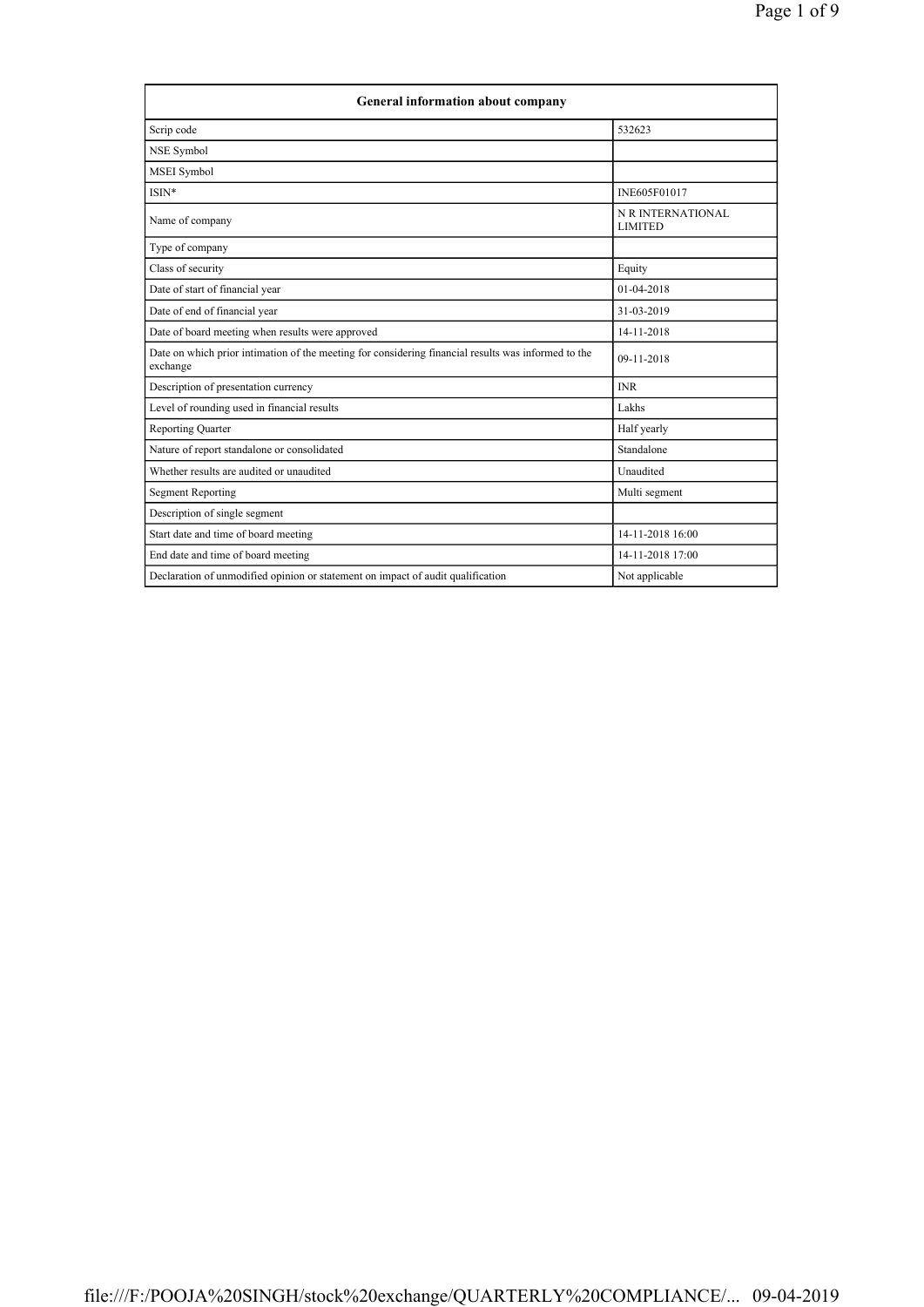|               |                                                                                                                                                                                               | <b>Financial Results - Ind-AS</b>        |                                                               |
|---------------|-----------------------------------------------------------------------------------------------------------------------------------------------------------------------------------------------|------------------------------------------|---------------------------------------------------------------|
|               | <b>Particulars</b>                                                                                                                                                                            | 3 months/ 6 months ended<br>(dd-mm-yyyy) | Year to date figures for current period<br>ended (dd-mm-yyyy) |
| А             | Date of start of reporting period                                                                                                                                                             | 01-07-2018                               | 01-04-2018                                                    |
| B             | Date of end of reporting period                                                                                                                                                               | 30-09-2018                               | 30-09-2018                                                    |
| $\mathcal{C}$ | Whether results are audited or unaudited                                                                                                                                                      | Unaudited                                | Unaudited                                                     |
| D             | Nature of report standalone or consolidated                                                                                                                                                   | Standalone                               | Standalone                                                    |
| Part<br>Т     | Blue color marked fields are non-mandatory. For Consolidated Results, if the company has no figures for 3 months / 6<br>months ended, in such case zero shall be inserted in the said column. |                                          |                                                               |
| 1             | Income                                                                                                                                                                                        |                                          |                                                               |
|               | Revenue from operations                                                                                                                                                                       | $\mathbf{0}$                             | $\Omega$                                                      |
|               | Other income                                                                                                                                                                                  | $-15.52$                                 | $-14.46$                                                      |
|               | <b>Total income</b>                                                                                                                                                                           | $-15.52$                                 | $-14.46$                                                      |
| $\mathbf{2}$  | <b>Expenses</b>                                                                                                                                                                               |                                          |                                                               |
| (a)           | Cost of materials consumed                                                                                                                                                                    | $\boldsymbol{0}$                         | $\boldsymbol{0}$                                              |
| (b)           | Purchases of stock-in-trade                                                                                                                                                                   | $\boldsymbol{0}$                         | $\mathbf{0}$                                                  |
| (c)           | Changes in inventories of finished goods, work-in-<br>progress and stock-in-trade                                                                                                             | $\theta$                                 | $\mathbf{0}$                                                  |
| (d)           | Employee benefit expense                                                                                                                                                                      | 5.3                                      | 6.48                                                          |
| (e)           | Finance costs                                                                                                                                                                                 | 0.03                                     | 0.04                                                          |
| (f)           | Depreciation, depletion and amortisation expense                                                                                                                                              | $-1.5$                                   | $\mathbf{0}$                                                  |
| (f)           | <b>Other Expenses</b>                                                                                                                                                                         |                                          |                                                               |
| $\mathbf{1}$  | <b>OTHER EXPENSES</b>                                                                                                                                                                         | 0.79                                     | 8.9                                                           |
| 10            |                                                                                                                                                                                               |                                          |                                                               |
|               | <b>Total other expenses</b>                                                                                                                                                                   | 0.79                                     | 8.9                                                           |
|               | <b>Total expenses</b>                                                                                                                                                                         | 4.62                                     | 15.42                                                         |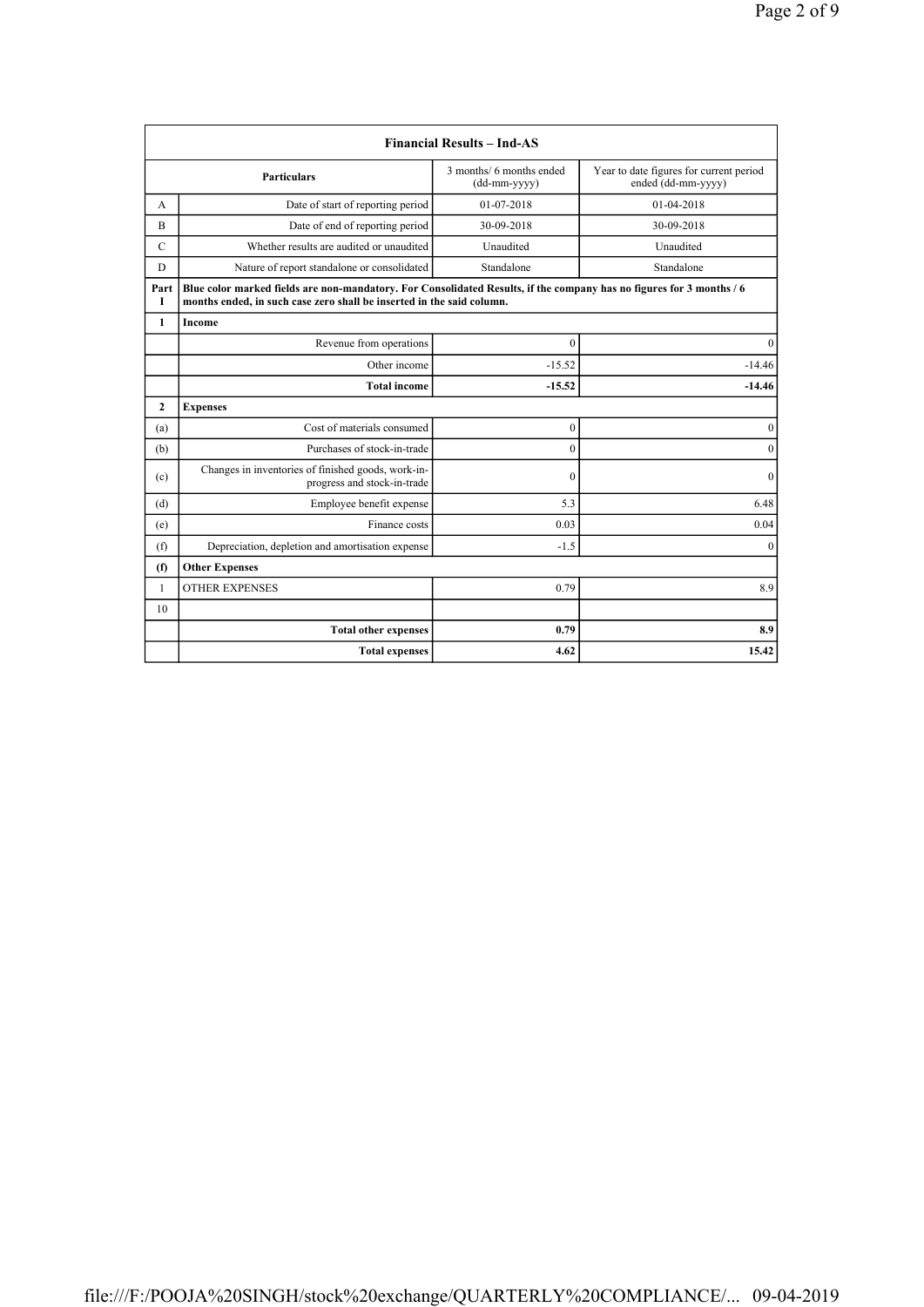|             | <b>Financial Results - Ind-AS</b>                                                                                                                                                             |                                          |                                                               |
|-------------|-----------------------------------------------------------------------------------------------------------------------------------------------------------------------------------------------|------------------------------------------|---------------------------------------------------------------|
|             | <b>Particulars</b>                                                                                                                                                                            | 3 months/ 6 months ended<br>(dd-mm-yyyy) | Year to date figures for current<br>period ended (dd-mm-yyyy) |
| A           | Date of start of reporting period                                                                                                                                                             | 01-07-2018                               | 01-04-2018                                                    |
| R           | Date of end of reporting period                                                                                                                                                               | 30-09-2018                               | 30-09-2018                                                    |
| $\mathbf C$ | Whether results are audited or unaudited                                                                                                                                                      | Unaudited                                | Unaudited                                                     |
| D           | Nature of report standalone or consolidated                                                                                                                                                   | Standalone                               | Standalone                                                    |
| Part<br>I   | Blue color marked fields are non-mandatory. For Consolidated Results, if the company has no figures for 3 months / 6<br>months ended, in such case zero shall be inserted in the said column. |                                          |                                                               |
| 3           | Total profit before exceptional items and tax                                                                                                                                                 | $-20.14$                                 | $-29.88$                                                      |
| 4           | Exceptional items                                                                                                                                                                             | $\theta$                                 | $\Omega$                                                      |
| 5           | Total profit before tax                                                                                                                                                                       | $-20.14$                                 | $-29.88$                                                      |
| 7           | <b>Tax</b> expense                                                                                                                                                                            |                                          |                                                               |
| 8           | Current tax                                                                                                                                                                                   | $\boldsymbol{0}$                         | 0                                                             |
| 9           | Deferred tax                                                                                                                                                                                  | $\theta$                                 | $\theta$                                                      |
| 10          | <b>Total tax expenses</b>                                                                                                                                                                     | $\mathbf{0}$                             | $\mathbf{0}$                                                  |
| 11          | Net movement in regulatory deferral account balances related to<br>profit or loss and the related deferred tax movement                                                                       | $\mathbf{0}$                             | $\mathbf{0}$                                                  |
| 14          | Net Profit Loss for the period from continuing operations                                                                                                                                     | $-20.14$                                 | $-29.88$                                                      |
| 15          | Profit (loss) from discontinued operations before tax                                                                                                                                         | $\boldsymbol{0}$                         | $\mathbf{0}$                                                  |
| 16          | Tax expense of discontinued operations                                                                                                                                                        | $\theta$                                 | $\theta$                                                      |
| 17          | Net profit (loss) from discontinued operation after tax                                                                                                                                       | $\theta$                                 | $\mathbf{0}$                                                  |
| 19          | Share of profit (loss) of associates and joint ventures accounted<br>for using equity method                                                                                                  | $\theta$                                 | $\Omega$                                                      |
| 21          | Total profit (loss) for period                                                                                                                                                                | $-20.14$                                 | $-29.88$                                                      |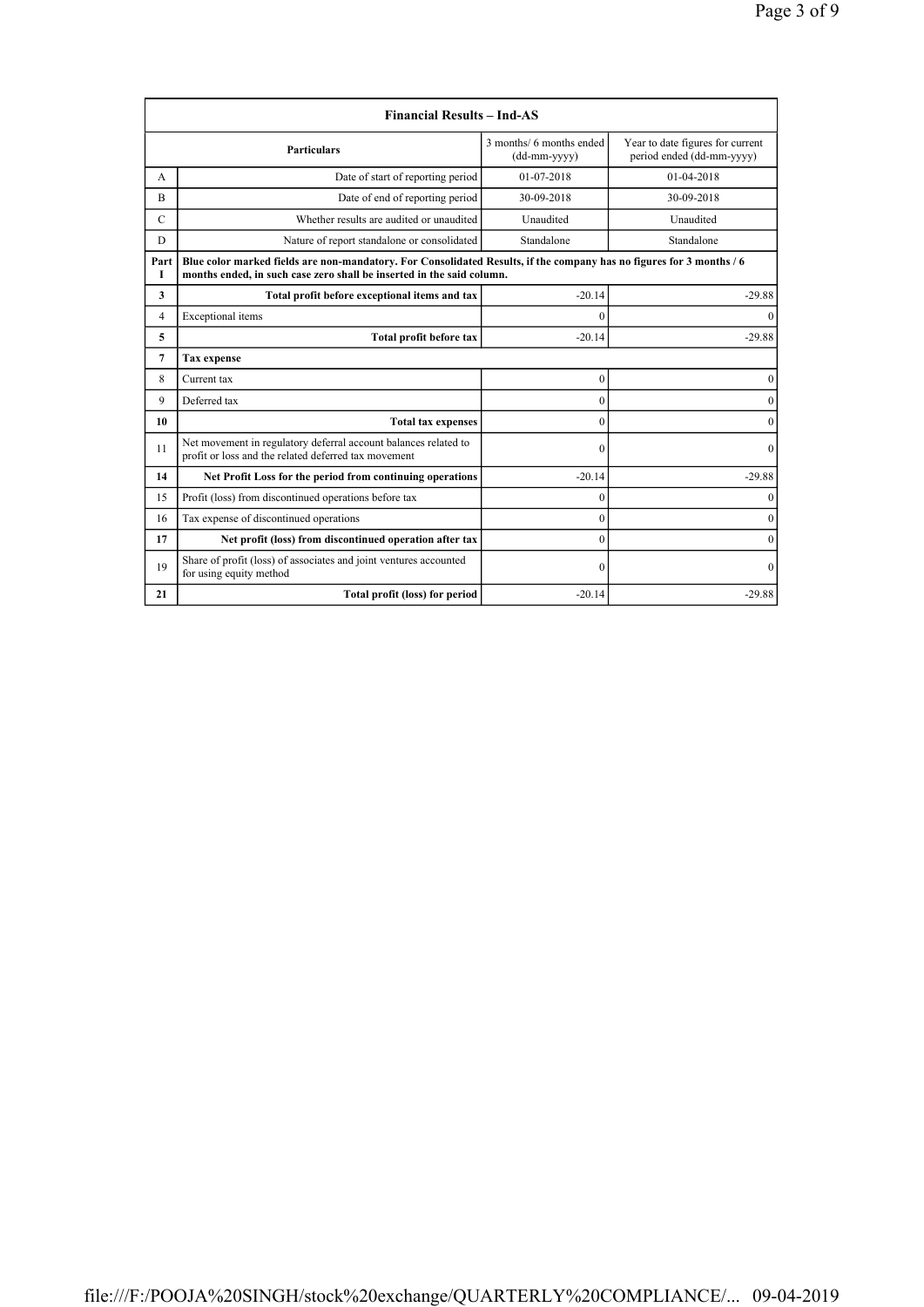|                | <b>Financial Results – Ind-AS</b>                                               |                                          |                                                               |
|----------------|---------------------------------------------------------------------------------|------------------------------------------|---------------------------------------------------------------|
|                | <b>Particulars</b>                                                              | 3 months/ 6 month ended (dd-<br>mm-yyyy) | Year to date figures for current period<br>ended (dd-mm-yyyy) |
| А              | Date of start of reporting period                                               | $01-07-2018$                             | $01-04-2018$                                                  |
| B              | Date of end of reporting period                                                 | 30-09-2018                               | 30-09-2018                                                    |
| Ċ              | Whether results are audited or unaudited                                        | Unaudited                                | Unaudited                                                     |
| D              | Nature of report standalone or consolidated                                     | Standalone                               | Standalone                                                    |
|                | Other comprehensive income [Abstract]                                           |                                          |                                                               |
| 1              | Amount of items that will not be reclassified to profit and loss                |                                          |                                                               |
|                | Total Amount of items that will not be reclassified to<br>profit and loss       |                                          |                                                               |
| $\overline{2}$ | Income tax relating to items that will not be<br>reclassified to profit or loss | $\theta$                                 | $\Omega$                                                      |
| 3              | Amount of items that will be reclassified to profit and loss                    |                                          |                                                               |
|                | Total Amount of items that will be reclassified to<br>profit and loss           |                                          |                                                               |
| $\overline{4}$ | Income tax relating to items that will be reclassified<br>to profit or loss     | $\boldsymbol{0}$                         | $\mathbf{0}$                                                  |
| 5              | <b>Total Other comprehensive income</b>                                         | $\mathbf{0}$                             | $\mathbf{0}$                                                  |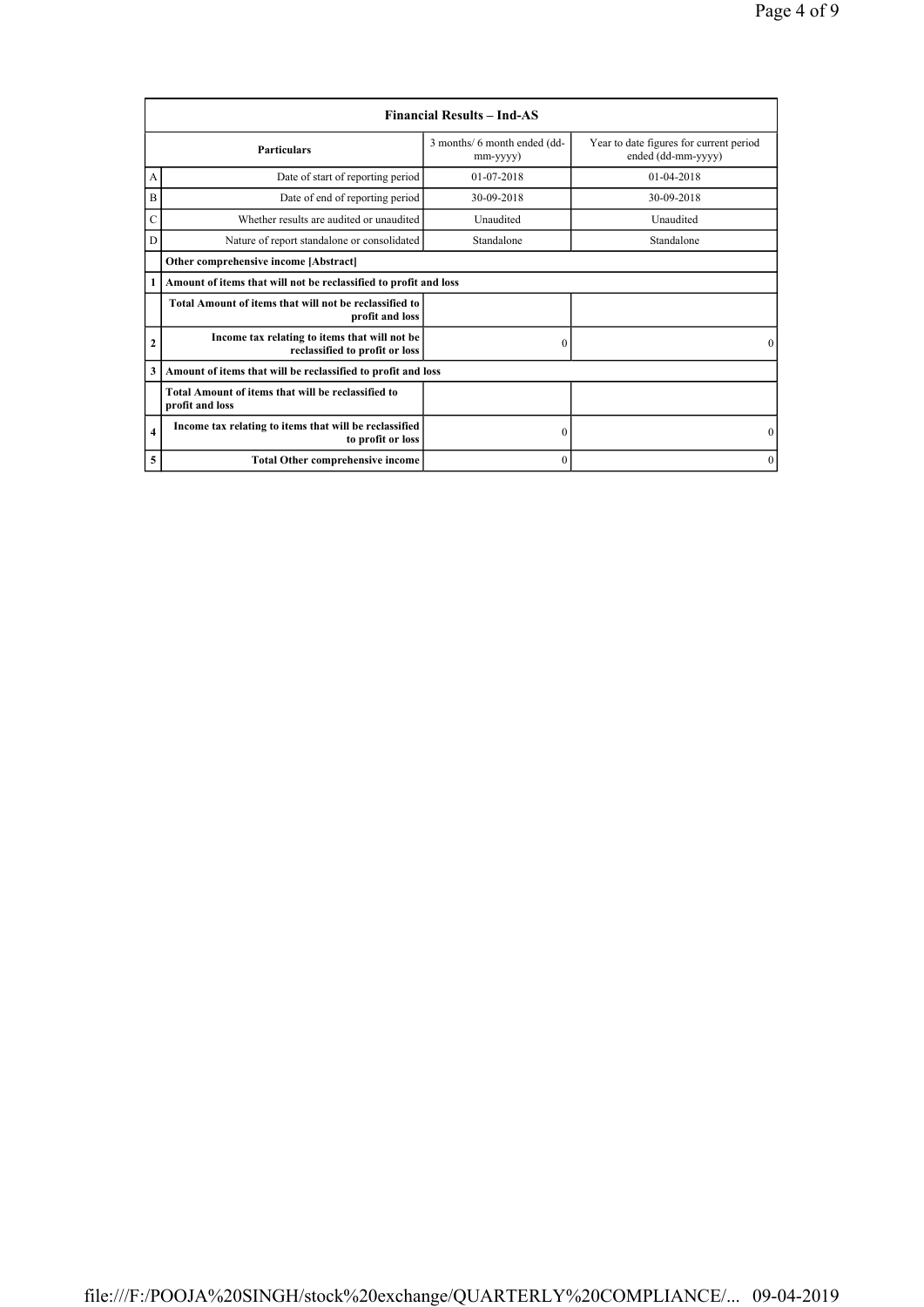|                                                              | <b>Financial Results – Ind-AS</b>                                                                                                                                                             |                                          |                                                               |
|--------------------------------------------------------------|-----------------------------------------------------------------------------------------------------------------------------------------------------------------------------------------------|------------------------------------------|---------------------------------------------------------------|
|                                                              | <b>Particulars</b>                                                                                                                                                                            | 3 months/ 6 months ended<br>(dd-mm-yyyy) | Year to date figures for current<br>period ended (dd-mm-yyyy) |
| A                                                            | Date of start of reporting period                                                                                                                                                             | 01-07-2018                               | 01-04-2018                                                    |
| B                                                            | Date of end of reporting period                                                                                                                                                               | 30-09-2018                               | 30-09-2018                                                    |
| $\mathbf C$                                                  | Whether results are audited or unaudited                                                                                                                                                      | Unaudited                                | Unaudited                                                     |
| D                                                            | Nature of report standalone or consolidated                                                                                                                                                   | Standalone                               | Standalone                                                    |
| Part<br>I                                                    | Blue color marked fields are non-mandatory. For Consolidated Results, if the company has no figures for 3 months / 6<br>months ended, in such case zero shall be inserted in the said column. |                                          |                                                               |
| 23                                                           | <b>Total Comprehensive Income for the period</b>                                                                                                                                              | $-20.14$                                 | $-29.88$                                                      |
| 24                                                           | Total profit or loss, attributable to                                                                                                                                                         |                                          |                                                               |
|                                                              | Profit or loss, attributable to owners of parent                                                                                                                                              |                                          |                                                               |
|                                                              | Total profit or loss, attributable to non-controlling interests                                                                                                                               |                                          |                                                               |
| 25                                                           | Total Comprehensive income for the period attributable to                                                                                                                                     |                                          |                                                               |
|                                                              | Comprehensive income for the period attributable to owners<br>of parent                                                                                                                       | $\mathbf{0}$                             | $\boldsymbol{0}$                                              |
|                                                              | Total comprehensive income for the period attributable to<br>owners of parent non-controlling interests                                                                                       | $\overline{0}$                           | $\mathbf{0}$                                                  |
| 26                                                           | Details of equity share capital                                                                                                                                                               |                                          |                                                               |
|                                                              | Paid-up equity share capital                                                                                                                                                                  | 1067.44                                  | 1067.44                                                       |
|                                                              | Face value of equity share capital                                                                                                                                                            | 10                                       | 10                                                            |
| 27                                                           | <b>Details of debt securities</b>                                                                                                                                                             |                                          |                                                               |
| 28                                                           | Reserves excluding revaluation reserve                                                                                                                                                        |                                          |                                                               |
| 29                                                           | <b>Earnings per share</b>                                                                                                                                                                     |                                          |                                                               |
| i<br>Earnings per equity share for continuing operations     |                                                                                                                                                                                               |                                          |                                                               |
|                                                              | Basic earnings (loss) per share from continuing operations                                                                                                                                    | 0                                        | $\boldsymbol{0}$                                              |
|                                                              | Diluted earnings (loss) per share from continuing operations                                                                                                                                  | $\theta$                                 | $\boldsymbol{0}$                                              |
| ii.<br>Earnings per equity share for discontinued operations |                                                                                                                                                                                               |                                          |                                                               |
|                                                              | Basic earnings (loss) per share from discontinued operations                                                                                                                                  | $\mathbf{0}$                             | $\boldsymbol{0}$                                              |
|                                                              | Diluted earnings (loss) per share from discontinued operations                                                                                                                                | $\theta$                                 | $\mathbf{0}$                                                  |
| ii                                                           | <b>Earnings per equity share</b>                                                                                                                                                              |                                          |                                                               |
|                                                              | Basic earnings (loss) per share from continuing and<br>discontinued operations                                                                                                                | $\overline{0}$                           | $\mathbf{0}$                                                  |
|                                                              | Diluted earnings (loss) per share from continuing and<br>discontinued operations                                                                                                              | $\mathbf{0}$                             | $\mathbf{0}$                                                  |
| 30                                                           | Debt equity ratio                                                                                                                                                                             |                                          |                                                               |
| 31                                                           | Debt service coverage ratio                                                                                                                                                                   |                                          |                                                               |
| 32                                                           | Interest service coverage ratio                                                                                                                                                               |                                          |                                                               |
| 33                                                           | <b>Disclosure of notes on financial results</b>                                                                                                                                               |                                          |                                                               |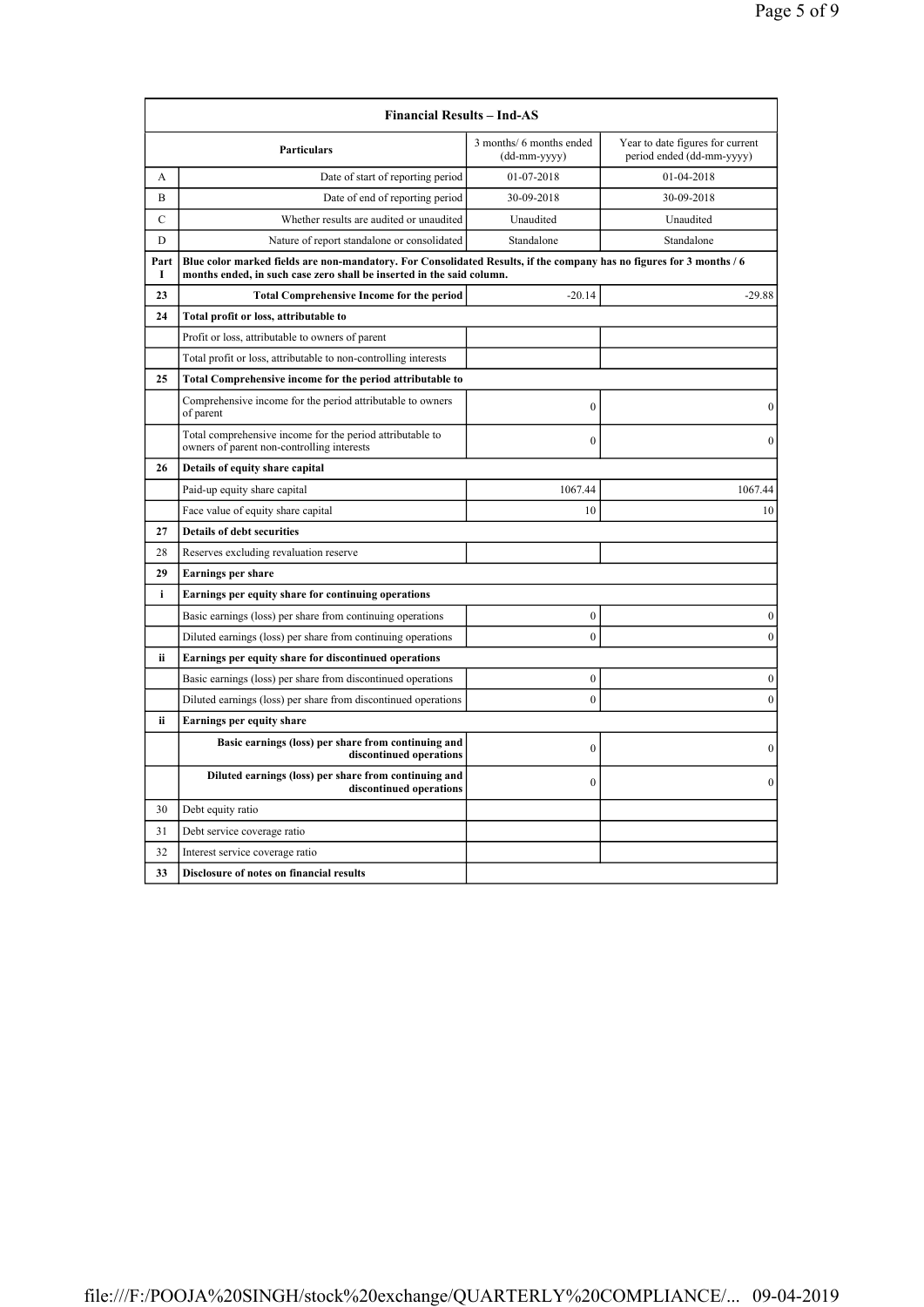|                | <b>Statement of Asset and Liabilities</b>         |                  |  |  |
|----------------|---------------------------------------------------|------------------|--|--|
|                | Particulars<br>Half year ended (dd-mm-yyyy)       |                  |  |  |
|                | Date of start of reporting period                 | 01-04-2018       |  |  |
|                | Date of end of reporting period                   | 30-09-2018       |  |  |
|                | Whether results are audited or unaudited          | Unaudited        |  |  |
|                | Nature of report standalone or consolidated       | Standalone       |  |  |
|                | <b>Assets</b>                                     |                  |  |  |
| $\mathbf{1}$   | <b>Non-current assets</b>                         |                  |  |  |
|                | Property, plant and equipment                     | 248.45           |  |  |
|                | Capital work-in-progress                          |                  |  |  |
|                | Investment property                               |                  |  |  |
|                | Goodwill                                          | $\mathbf{0}$     |  |  |
|                | Other intangible assets                           | $\mathbf{0}$     |  |  |
|                | Intangible assets under development               |                  |  |  |
|                | Biological assets other than bearer plants        |                  |  |  |
|                | Investments accounted for using equity method     |                  |  |  |
|                | Non-current financial assets                      |                  |  |  |
|                | Non-current investments                           | 575.81           |  |  |
|                | Trade receivables, non-current                    |                  |  |  |
|                | Loans, non-current                                | 56.24            |  |  |
|                | Other non-current financial assets                |                  |  |  |
|                | <b>Total non-current financial assets</b>         | 632.05           |  |  |
|                | Deferred tax assets (net)                         | 49.92            |  |  |
|                | Other non-current assets                          | 0.42             |  |  |
|                | <b>Total non-current assets</b>                   | 930.84           |  |  |
| $\overline{2}$ | <b>Current assets</b>                             |                  |  |  |
|                | Inventories                                       | $\boldsymbol{0}$ |  |  |
|                | <b>Current financial asset</b>                    |                  |  |  |
|                | Current investments                               | $\mathbf{0}$     |  |  |
|                | Trade receivables, current                        | 165.83           |  |  |
|                | Cash and cash equivalents                         | 73.24            |  |  |
|                | Bank balance other than cash and cash equivalents | $\mathbf{0}$     |  |  |
|                | Loans, current                                    | 1184.97          |  |  |
|                | Other current financial assets                    |                  |  |  |
|                | <b>Total current financial assets</b>             | 1424.04          |  |  |
|                | Current tax assets (net)                          |                  |  |  |
|                | Other current assets                              |                  |  |  |
|                | <b>Total current assets</b>                       | 1424.04          |  |  |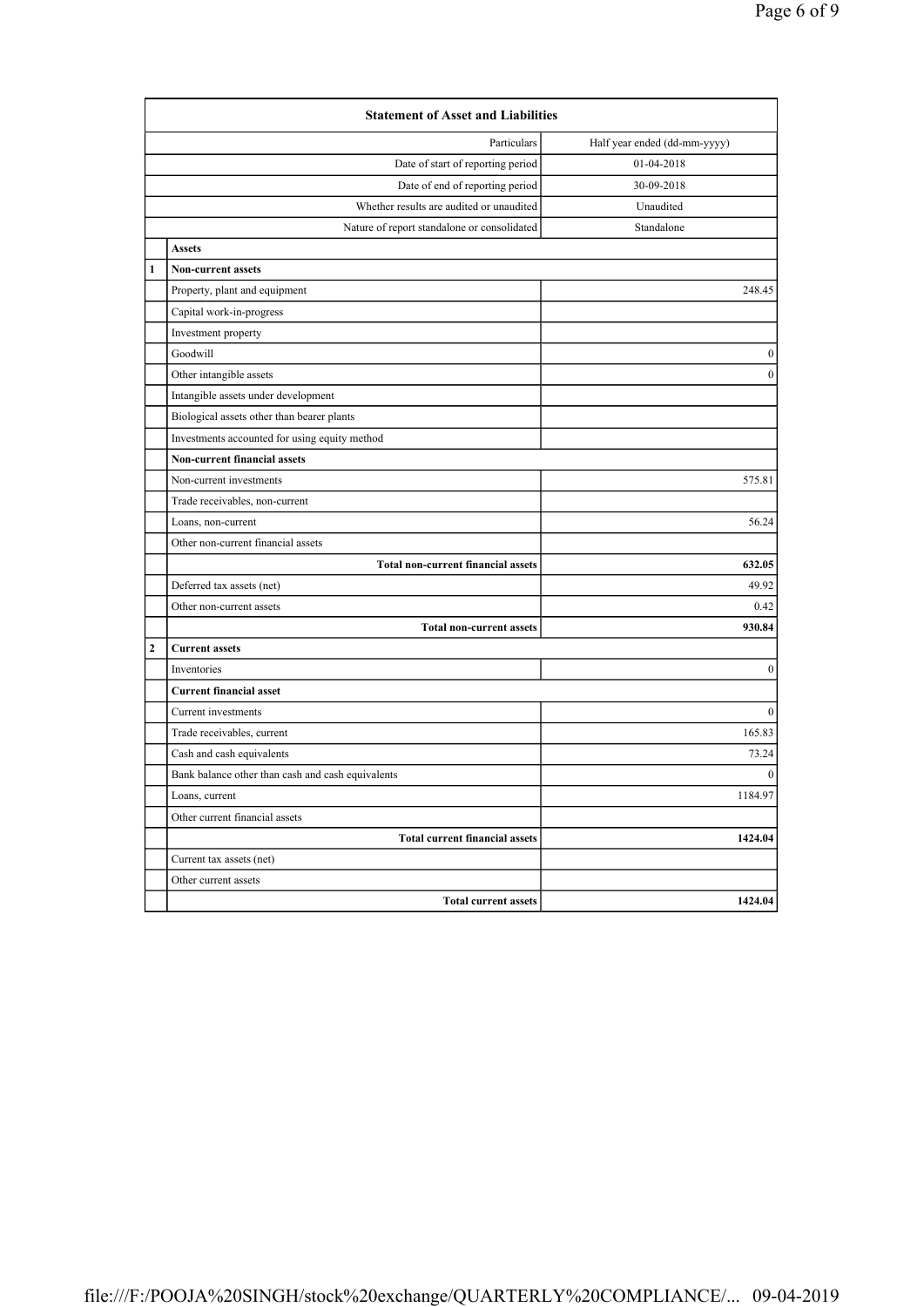|                            | <b>Statement of Asset and Liabilities</b>                                                 |                              |
|----------------------------|-------------------------------------------------------------------------------------------|------------------------------|
|                            | Particulars                                                                               | Half year ended (dd-mm-yyyy) |
|                            | Date of start of reporting period                                                         | 01-04-2018                   |
|                            | Date of end of reporting period                                                           | 30-09-2018                   |
|                            | Whether results are audited or unaudited                                                  | Unaudited                    |
|                            | Nature of report standalone or consolidated                                               | Standalone                   |
| 3                          | Non-current assets classified as held for sale                                            |                              |
| 4                          | Regulatory deferral account debit balances and related deferred tax Assets                |                              |
|                            | <b>Total assets</b>                                                                       | 2354.88                      |
|                            | <b>Equity and liabilities</b>                                                             |                              |
|                            | <b>Equity</b>                                                                             |                              |
|                            | Equity attributable to owners of parent                                                   |                              |
|                            | Equity share capital                                                                      | 1067.44                      |
|                            | Other equity                                                                              | 1260.36                      |
|                            | Total equity attributable to owners of parent                                             | 2327.8                       |
|                            | Non controlling interest                                                                  |                              |
|                            | <b>Total equity</b>                                                                       | 2327.8                       |
|                            | Liabilities                                                                               |                              |
|                            | <b>Non-current liabilities</b>                                                            |                              |
|                            | <b>Non-current financial liabilities</b>                                                  |                              |
|                            | Borrowings, non-current                                                                   | 0                            |
|                            | Trade payables, non-current                                                               |                              |
|                            | Other non-current financial liabilities                                                   |                              |
|                            | <b>Total non-current financial liabilities</b>                                            | $\bf{0}$                     |
|                            | Provisions, non-current                                                                   | $\boldsymbol{0}$             |
|                            | Deferred tax liabilities (net)                                                            |                              |
|                            | Deferred government grants, Non-current                                                   |                              |
|                            | Other non-current liabilities                                                             |                              |
|                            | <b>Total non-current liabilities</b>                                                      | $\bf{0}$                     |
| <b>Current liabilities</b> |                                                                                           |                              |
|                            | <b>Current financial liabilities</b>                                                      |                              |
|                            | Borrowings, current                                                                       | $\boldsymbol{0}$             |
|                            | Trade payables, current                                                                   | $\boldsymbol{0}$             |
|                            | Other current financial liabilities                                                       |                              |
|                            | <b>Total current financial liabilities</b>                                                | $\bf{0}$                     |
|                            | Other current liabilities                                                                 | 5.47                         |
|                            | Provisions, current                                                                       | 21.61                        |
|                            | Current tax liabilities (Net)                                                             |                              |
|                            | Deferred government grants, Current                                                       |                              |
|                            | <b>Total current liabilities</b>                                                          | 27.08                        |
| 3                          | Liabilities directly associated with assets in disposal group classified as held for sale |                              |
| 4                          | Regulatory deferral account credit balances and related deferred tax liability            |                              |
|                            | <b>Total liabilities</b>                                                                  | 27.08                        |
|                            | <b>Total equity and liabilites</b>                                                        | 2354.88                      |
|                            | Disclosure of notes on assets and liabilities                                             |                              |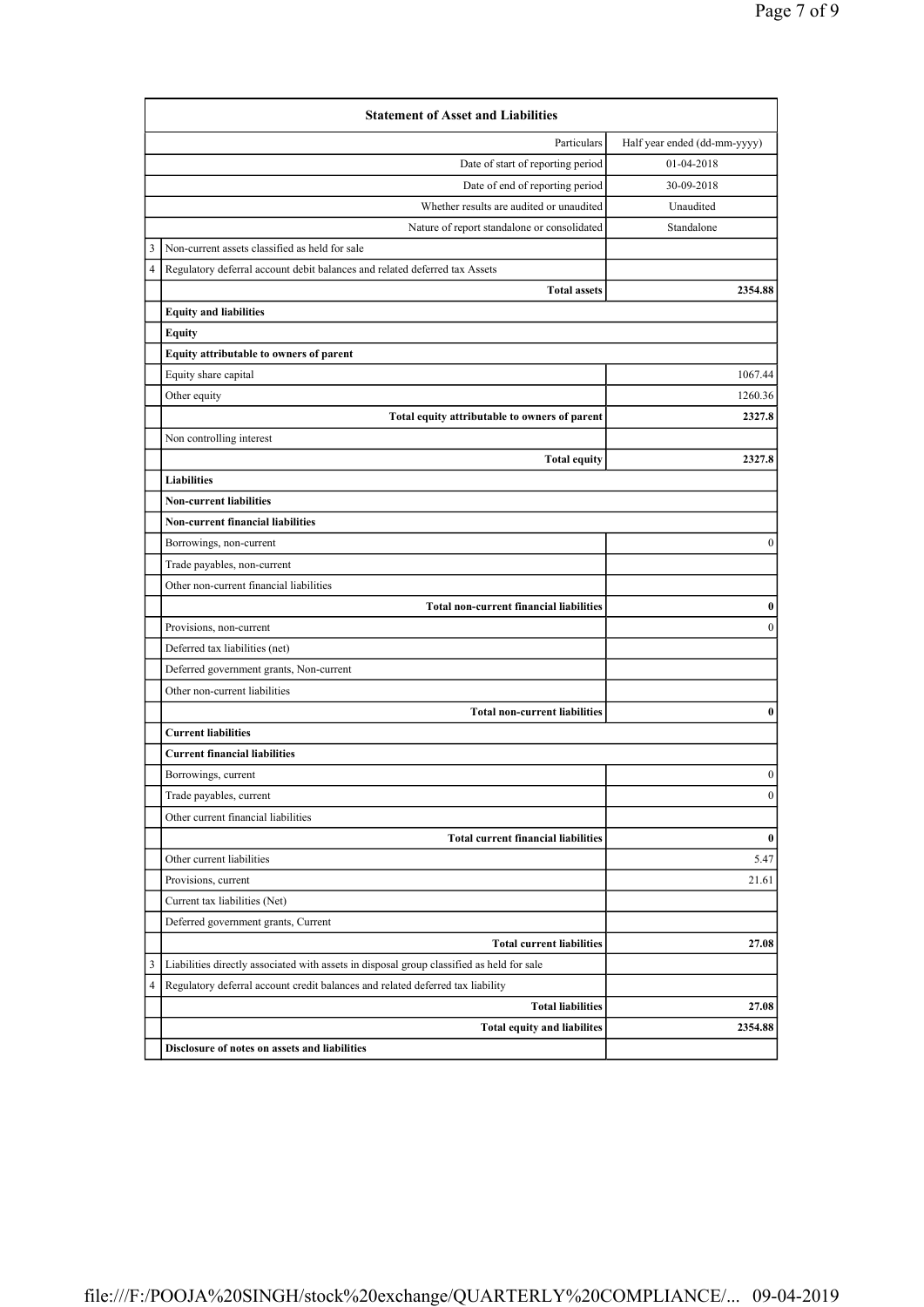|                         | <b>Particulars</b>                                                     | 3 months/ 6 month ended (dd-<br>mm-yyyy) | Year to date figures for current period ended<br>(dd-mm-yyyy) |
|-------------------------|------------------------------------------------------------------------|------------------------------------------|---------------------------------------------------------------|
|                         | Date of start of reporting period                                      | 01-07-2018                               | 01-04-2018                                                    |
|                         | Date of end of reporting period                                        | 30-09-2018                               | 30-09-2018                                                    |
|                         | Whether accounts are audited or unaudited                              | Unaudited                                | Unaudited                                                     |
|                         | Nature of report standalone or consolidated                            | Standalone                               | Standalone                                                    |
| 1                       | <b>Segment Revenue (Income)</b>                                        |                                          |                                                               |
|                         | (net sale/income from each segment should be disclosed)                |                                          |                                                               |
| 1                       | HANDLING AND TRANSPORTATION                                            | $\boldsymbol{0}$                         | $\boldsymbol{0}$                                              |
| $\overline{c}$          | <b>COAL &amp; COKE</b>                                                 | $\boldsymbol{0}$                         | $\mathbf{0}$                                                  |
| 3                       | <b>OTHERS</b>                                                          | $-15.52$                                 | $-14.46$                                                      |
|                         | <b>Total Segment Revenue</b>                                           | $-15.52$                                 | $-14.46$                                                      |
|                         | Less: Inter segment revenue                                            | $\boldsymbol{0}$                         | $\mathbf{0}$                                                  |
|                         | <b>Revenue from operations</b>                                         | $-15.52$                                 | $-14.46$                                                      |
| $\mathbf{2}$            | <b>Segment Result</b>                                                  |                                          |                                                               |
|                         | Profit $(+)$ / Loss $(-)$ before tax and interest from each segment    |                                          |                                                               |
| $\mathbf{1}$            | HANDLING AND TRANSPORTATION                                            | $-4.59$                                  | $-15.38$                                                      |
| $\boldsymbol{2}$        | <b>COAL &amp; COKE</b>                                                 | $\mathbf{0}$                             | $\mathbf{0}$                                                  |
| 3                       | <b>OTHERS</b>                                                          | $-15.52$                                 | $-14.46$                                                      |
|                         | <b>Total Profit before tax</b>                                         | $-20.11$                                 | $-29.84$                                                      |
|                         | i. Finance cost                                                        | 0.03                                     | 0.04                                                          |
|                         | ii. Other Unallocable Expenditure net off<br><b>Unallocable</b> income |                                          |                                                               |
|                         | Profit before tax                                                      | $-20.14$                                 | $-29.88$                                                      |
| 3                       | (Segment Asset - Segment Liabilities)                                  |                                          |                                                               |
|                         | <b>Segment Asset</b>                                                   |                                          |                                                               |
| $\mathbf{1}$            | HANDLING AND TRANSPORTATION                                            | 736.93                                   | 736.93                                                        |
| $\overline{c}$          | <b>COAL &amp; COKE</b>                                                 | 160                                      | 160                                                           |
| $\mathfrak{Z}$          | <b>OTHERS</b>                                                          | 1457.95                                  | 1457.95                                                       |
|                         | <b>Total Segment Asset</b>                                             | 2354.88                                  | 2354.88                                                       |
|                         | <b>Un-allocable Assets</b>                                             | $\boldsymbol{0}$                         | $\boldsymbol{0}$                                              |
|                         | <b>Net Segment Asset</b>                                               | 2354.88                                  | 2354.88                                                       |
| $\overline{\mathbf{A}}$ | <b>Segment Liabilities</b>                                             |                                          |                                                               |
|                         | <b>Segment Liabilities</b>                                             |                                          |                                                               |
| 1                       | HANDLING AND TRANSPORTATION                                            | 27.08                                    | 27.08                                                         |
|                         | <b>COAL &amp; COKE</b>                                                 | $\boldsymbol{0}$                         | $\boldsymbol{0}$                                              |
|                         | <b>OTHERS</b>                                                          | $\boldsymbol{0}$                         | $\boldsymbol{0}$                                              |
|                         |                                                                        |                                          |                                                               |
|                         | <b>Total Segment Liabilities</b>                                       | 27.08                                    |                                                               |
| $\overline{c}$<br>3     | <b>Un-allocable Liabilities</b>                                        | $\boldsymbol{0}$                         | 27.08<br>$\mathbf{0}$                                         |